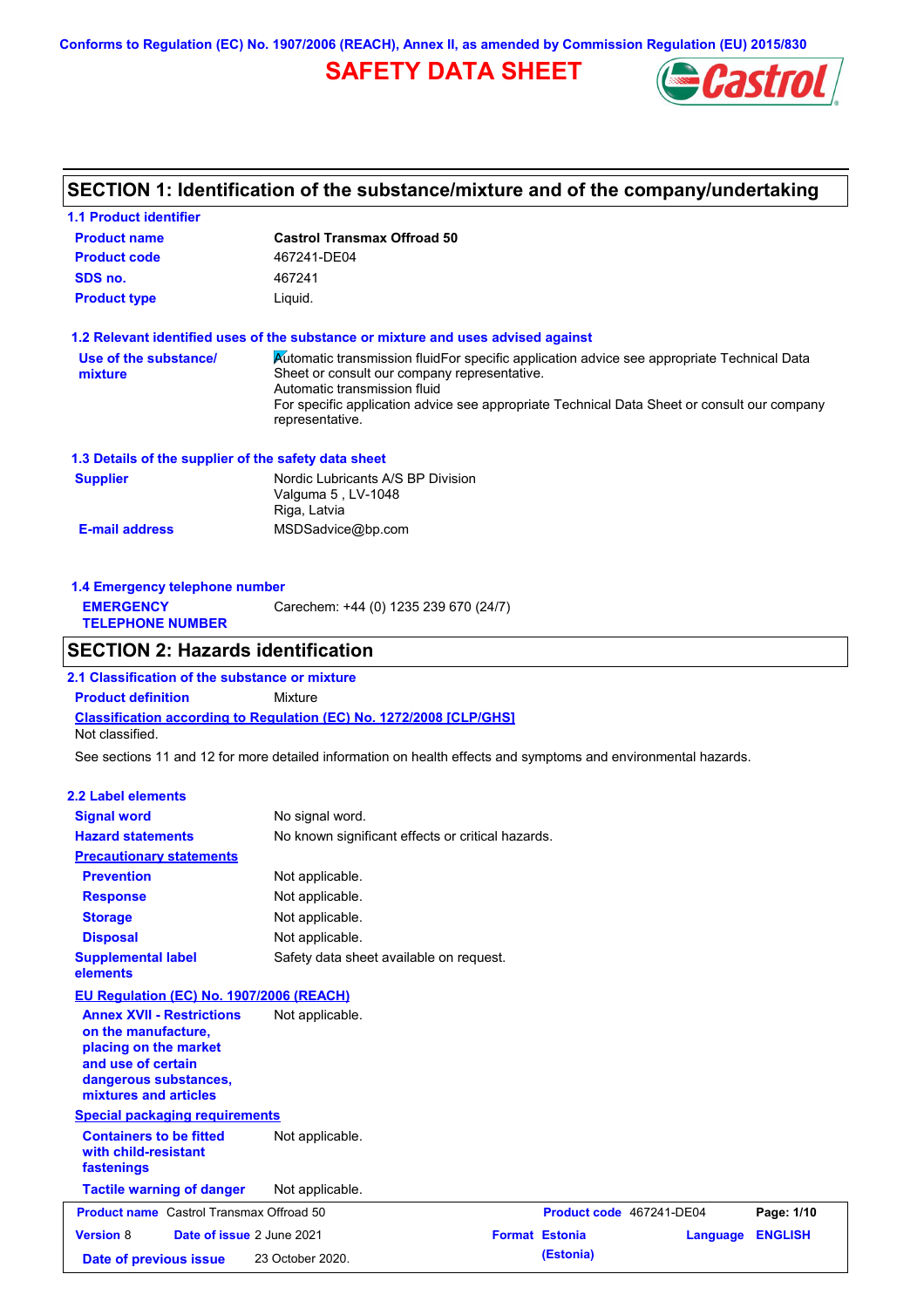# **SECTION 2: Hazards identification**

### **2.3 Other hazards**

**Results of PBT and vPvB assessment**

**Product meets the criteria for PBT or vPvB according to Regulation (EC) No. 1907/2006, Annex XIII**

**Other hazards which do not result in classification** Product does not meet the criteria for PBT or vPvB according to Regulation (EC) No. 1907/2006, Annex XIII. This mixture does not contain any substances that are assessed to be a PBT or a vPvB.

 $\overline{\mathsf{D}}$  efatting to the skin.

Experimental data on one or more of the components has been used to determine all or part of the hazard classification of this product.

# **SECTION 3: Composition/information on ingredients**

### **3.2 Mixtures**

#### **Mixture Product definition**

Highly refined base oil (IP 346 DMSO extract < 3%). Proprietary performance additives.

| <b>Product/ingredient</b><br>name                                      | <b>Identifiers</b>                                            |     | % | <b>Regulation (EC) No.</b><br>1272/2008 [CLP] | <b>Type</b> |
|------------------------------------------------------------------------|---------------------------------------------------------------|-----|---|-----------------------------------------------|-------------|
| Phenol, dodecyl-, sulphurised,<br>carbonates, calcium salts, overbased | REACH #: 01-2119524004-56<br>EC: 272-234-3<br>CAS: 68784-26-9 | -≤3 |   | Aquatic Chronic 4, H413                       | $[1]$       |
| Zinc bis[O,O-bis(2-ethylhexyl)] bis<br>(dithiophosphate)               | REACH #: 01-2119493635-27<br>EC: 224-235-5<br>CAS: 4259-15-8  | _≤3 |   | Eye Dam. 1, H318<br>Aquatic Chronic 2, H411   | $[1]$       |

**See Section 16 for the full text of the H statements declared above.**

### **Type**

[1] Substance classified with a health or environmental hazard

[2] Substance with a workplace exposure limit

[3] Substance meets the criteria for PBT according to Regulation (EC) No. 1907/2006, Annex XIII

[4] Substance meets the criteria for vPvB according to Regulation (EC) No. 1907/2006, Annex XIII

[5] Substance of equivalent concern

[6] Additional disclosure due to company policy

Occupational exposure limits, if available, are listed in Section 8.

# **SECTION 4: First aid measures**

#### **4.1 Description of first aid measures**

| <b>Eye contact</b>                | In case of contact, immediately flush eyes with plenty of water for at least 15 minutes. Eyelids<br>should be held away from the eyeball to ensure thorough rinsing. Check for and remove any<br>contact lenses. Get medical attention. |
|-----------------------------------|-----------------------------------------------------------------------------------------------------------------------------------------------------------------------------------------------------------------------------------------|
| <b>Skin contact</b>               | Wash skin thoroughly with soap and water or use recognised skin cleanser. Remove<br>contaminated clothing and shoes. Wash clothing before reuse. Clean shoes thoroughly before<br>reuse. Get medical attention if irritation develops.  |
| <b>Inhalation</b>                 | If inhaled, remove to fresh air. Get medical attention if symptoms occur.                                                                                                                                                               |
| <b>Ingestion</b>                  | Do not induce vomiting unless directed to do so by medical personnel. Get medical attention if<br>symptoms occur.                                                                                                                       |
| <b>Protection of first-aiders</b> | No action shall be taken involving any personal risk or without suitable training.                                                                                                                                                      |

#### **4.2 Most important symptoms and effects, both acute and delayed**

See Section 11 for more detailed information on health effects and symptoms.

| <b>Potential acute health effects</b>                                                                                    |                                                                                           |                                                                                                                   |  |                          |          |                |
|--------------------------------------------------------------------------------------------------------------------------|-------------------------------------------------------------------------------------------|-------------------------------------------------------------------------------------------------------------------|--|--------------------------|----------|----------------|
| Vapour inhalation under ambient conditions is not normally a problem due to low vapour<br><b>Inhalation</b><br>pressure. |                                                                                           |                                                                                                                   |  |                          |          |                |
| No known significant effects or critical hazards.<br><b>Ingestion</b>                                                    |                                                                                           |                                                                                                                   |  |                          |          |                |
| <b>Skin contact</b><br>Defatting to the skin. May cause skin dryness and irritation.                                     |                                                                                           |                                                                                                                   |  |                          |          |                |
| Eye contact                                                                                                              | Not classified as an eye irritant. Based on data available for this or related materials. |                                                                                                                   |  |                          |          |                |
|                                                                                                                          |                                                                                           | Delayed and immediate effects as well as chronic effects from short and long-term exposure                        |  |                          |          |                |
| <b>Inhalation</b>                                                                                                        |                                                                                           | Overexposure to the inhalation of airborne droplets or aerosols may cause irritation of the<br>respiratory tract. |  |                          |          |                |
| <b>Product name</b> Castrol Transmax Offroad 50                                                                          |                                                                                           |                                                                                                                   |  | Product code 467241-DE04 |          | Page: 2/10     |
| <b>Version 8</b>                                                                                                         | Date of issue 2 June 2021                                                                 |                                                                                                                   |  | <b>Format Estonia</b>    | Language | <b>ENGLISH</b> |
| Date of previous issue                                                                                                   |                                                                                           | 23 October 2020.                                                                                                  |  | (Estonia)                |          |                |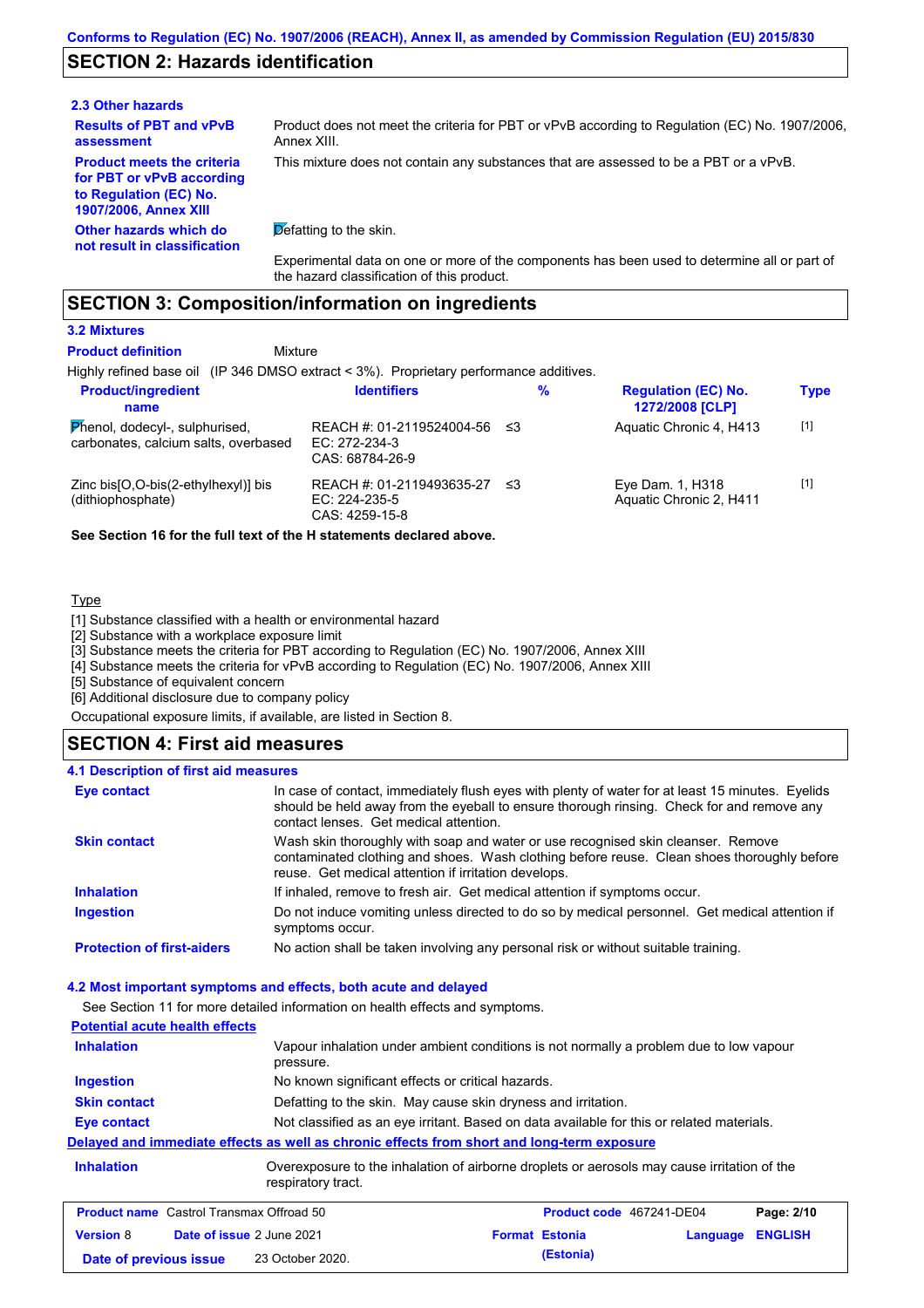|                                                           | Conforms to Regulation (EC) No. 1907/2006 (REACH), Annex II, as amended by Commission Regulation (EU) 2015/830                                                                                                                                                                                                                                                                                 |
|-----------------------------------------------------------|------------------------------------------------------------------------------------------------------------------------------------------------------------------------------------------------------------------------------------------------------------------------------------------------------------------------------------------------------------------------------------------------|
| <b>SECTION 4: First aid measures</b>                      |                                                                                                                                                                                                                                                                                                                                                                                                |
| <b>Ingestion</b>                                          | Ingestion of large quantities may cause nausea and diarrhoea.                                                                                                                                                                                                                                                                                                                                  |
| <b>Skin contact</b>                                       | Prolonged or repeated contact can defat the skin and lead to irritation and/or dermatitis.                                                                                                                                                                                                                                                                                                     |
| <b>Eye contact</b>                                        | Potential risk of transient stinging or redness if accidental eye contact occurs.                                                                                                                                                                                                                                                                                                              |
|                                                           | 4.3 Indication of any immediate medical attention and special treatment needed                                                                                                                                                                                                                                                                                                                 |
| <b>Notes to physician</b>                                 | Treatment should in general be symptomatic and directed to relieving any effects.                                                                                                                                                                                                                                                                                                              |
| <b>SECTION 5: Firefighting measures</b>                   |                                                                                                                                                                                                                                                                                                                                                                                                |
| 5.1 Extinguishing media                                   |                                                                                                                                                                                                                                                                                                                                                                                                |
| <b>Suitable extinguishing</b><br>media                    | In case of fire, use foam, dry chemical or carbon dioxide extinguisher or spray.                                                                                                                                                                                                                                                                                                               |
| <b>Unsuitable extinguishing</b><br>media                  | Do not use water jet. The use of a water jet may cause the fire to spread by splashing the<br>burning product.                                                                                                                                                                                                                                                                                 |
| 5.2 Special hazards arising from the substance or mixture |                                                                                                                                                                                                                                                                                                                                                                                                |
| <b>Hazards from the</b><br>substance or mixture           | In a fire or if heated, a pressure increase will occur and the container may burst.                                                                                                                                                                                                                                                                                                            |
| <b>Hazardous combustion</b>                               | Combustion products may include the following:                                                                                                                                                                                                                                                                                                                                                 |
| products                                                  | carbon oxides (CO, CO <sub>2</sub> ) (carbon monoxide, carbon dioxide)<br>phosphorus oxides<br>sulphur oxides (SO, SO <sub>2</sub> , etc.)                                                                                                                                                                                                                                                     |
| <b>5.3 Advice for firefighters</b>                        |                                                                                                                                                                                                                                                                                                                                                                                                |
| <b>Special precautions for</b><br>fire-fighters           | No action shall be taken involving any personal risk or without suitable training. Promptly<br>isolate the scene by removing all persons from the vicinity of the incident if there is a fire.                                                                                                                                                                                                 |
| <b>Special protective</b><br>equipment for fire-fighters  | Fire-fighters should wear appropriate protective equipment and self-contained breathing<br>apparatus (SCBA) with a full face-piece operated in positive pressure mode. Clothing for fire-<br>fighters (including helmets, protective boots and gloves) conforming to European standard EN<br>469 will provide a basic level of protection for chemical incidents.                              |
| <b>SECTION 6: Accidental release measures</b>             |                                                                                                                                                                                                                                                                                                                                                                                                |
|                                                           | 6.1 Personal precautions, protective equipment and emergency procedures                                                                                                                                                                                                                                                                                                                        |
| For non-emergency<br>personnel                            | No action shall be taken involving any personal risk or without suitable training. Evacuate<br>surrounding areas. Keep unnecessary and unprotected personnel from entering. Do not touch<br>or walk through spilt material. Floors may be slippery; use care to avoid falling. Put on<br>appropriate personal protective equipment.                                                            |
| For emergency responders                                  | If specialised clothing is required to deal with the spillage, take note of any information in<br>Section 8 on suitable and unsuitable materials. See also the information in "For non-<br>emergency personnel".                                                                                                                                                                               |
| <b>6.2 Environmental</b><br>precautions                   | Avoid dispersal of spilt material and runoff and contact with soil, waterways, drains and sewers.<br>Inform the relevant authorities if the product has caused environmental pollution (sewers,<br>waterways, soil or air).                                                                                                                                                                    |
| 6.3 Methods and material for containment and cleaning up  |                                                                                                                                                                                                                                                                                                                                                                                                |
| <b>Small spill</b>                                        | Stop leak if without risk. Move containers from spill area. Absorb with an inert material and<br>place in an appropriate waste disposal container. Dispose of via a licensed waste disposal<br>contractor.                                                                                                                                                                                     |
| <b>Large spill</b>                                        | Stop leak if without risk. Move containers from spill area. Prevent entry into sewers, water<br>courses, basements or confined areas. Contain and collect spillage with non-combustible,<br>absorbent material e.g. sand, earth, vermiculite or diatomaceous earth and place in container<br>for disposal according to local regulations. Dispose of via a licensed waste disposal contractor. |

**6.4 Reference to other sections** See Section 1 for emergency contact information. See Section 5 for firefighting measures. See Section 8 for information on appropriate personal protective equipment. See Section 12 for environmental precautions. See Section 13 for additional waste treatment information.

| <b>Product name</b> Castrol Transmax Offroad 50 |  | Product code 467241-DE04         |  | Page: 3/10            |                  |  |
|-------------------------------------------------|--|----------------------------------|--|-----------------------|------------------|--|
| <b>Version 8</b>                                |  | <b>Date of issue 2 June 2021</b> |  | <b>Format Estonia</b> | Language ENGLISH |  |
| Date of previous issue                          |  | 23 October 2020.                 |  | (Estonia)             |                  |  |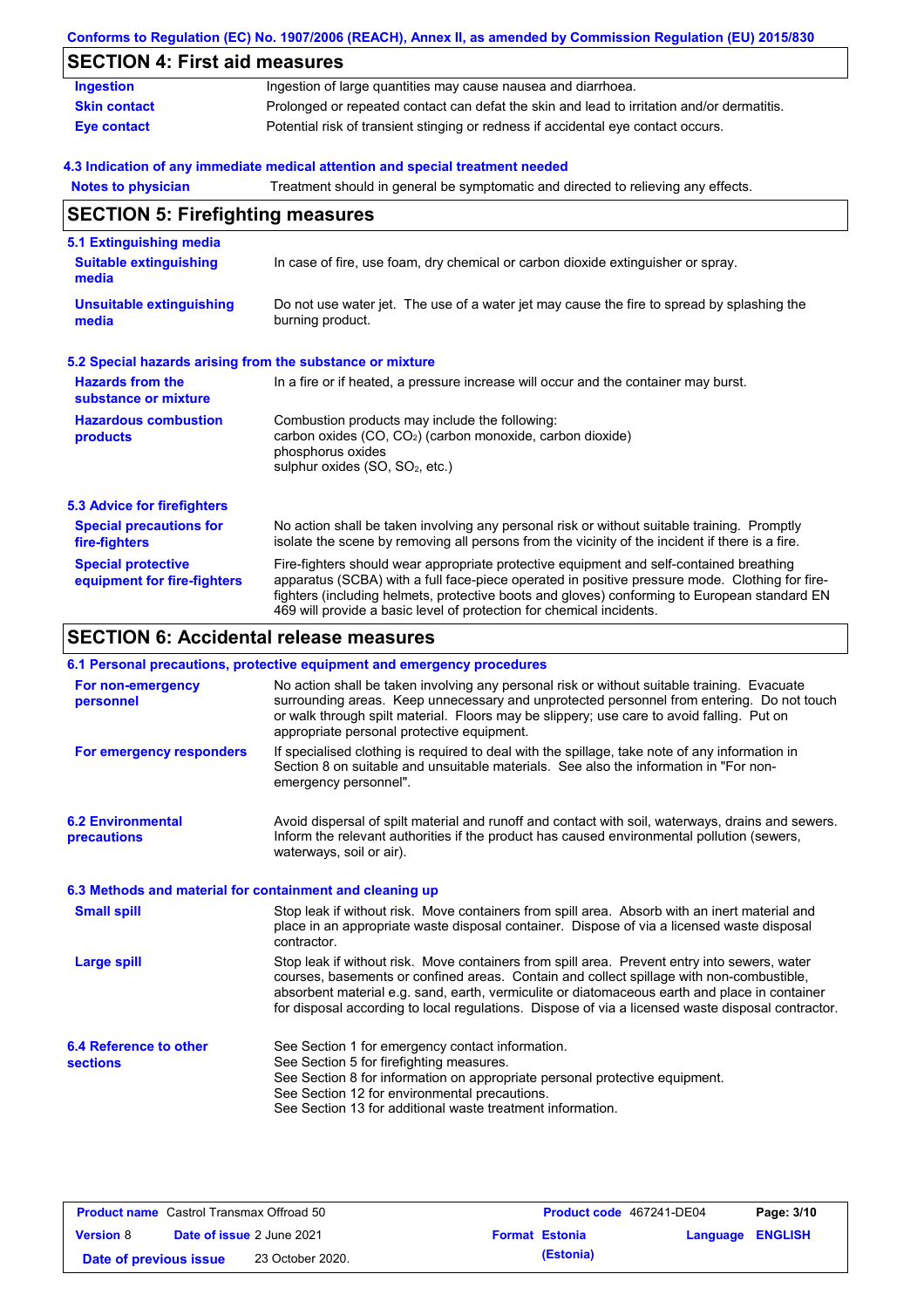# **SECTION 7: Handling and storage**

| 7.1 Precautions for safe handling                                                    |                                                                                                                                                                                                                                                                                                                                                                                                                                                                                          |
|--------------------------------------------------------------------------------------|------------------------------------------------------------------------------------------------------------------------------------------------------------------------------------------------------------------------------------------------------------------------------------------------------------------------------------------------------------------------------------------------------------------------------------------------------------------------------------------|
| <b>Protective measures</b>                                                           | Put on appropriate personal protective equipment.                                                                                                                                                                                                                                                                                                                                                                                                                                        |
| <b>Advice on general</b><br>occupational hygiene                                     | Eating, drinking and smoking should be prohibited in areas where this material is handled.<br>stored and processed. Wash thoroughly after handling. Remove contaminated clothing and<br>protective equipment before entering eating areas. See also Section 8 for additional<br>information on hygiene measures.                                                                                                                                                                         |
| <b>7.2 Conditions for safe</b><br>storage, including any<br><i>incompatibilities</i> | Store in accordance with local requlations. Store in a dry, cool and well-ventilated area, away<br>from incompatible materials (see Section 10). Keep away from heat and direct sunlight. Keep<br>container tightly closed and sealed until ready for use. Containers that have been opened must<br>be carefully resealed and kept upright to prevent leakage. Store and use only in equipment/<br>containers designed for use with this product. Do not store in unlabelled containers. |
| <b>Not suitable</b>                                                                  | Prolonged exposure to elevated temperature.                                                                                                                                                                                                                                                                                                                                                                                                                                              |
| 7.3 Specific end use(s)                                                              |                                                                                                                                                                                                                                                                                                                                                                                                                                                                                          |
| <b>Recommendations</b>                                                               | See section 1.2 and Exposure scenarios in annex, if applicable.                                                                                                                                                                                                                                                                                                                                                                                                                          |

# **SECTION 8: Exposure controls/personal protection**

### **8.1 Control parameters**

**Occupational exposure limits** No exposure limit value known.

Whilst specific OELs for certain components may be shown in this section, other components may be present in any mist, vapour or dust produced. Therefore, the specific OELs may not be applicable to the product as a whole and are provided for guidance only.

#### **Recommended monitoring procedures**

If this product contains ingredients with exposure limits, personal, workplace atmosphere or biological monitoring may be required to determine the effectiveness of the ventilation or other control measures and/or the necessity to use respiratory protective equipment. Reference should be made to monitoring standards, such as the following: European Standard EN 689 (Workplace atmospheres - Guidance for the assessment of exposure by inhalation to chemical agents for comparison with limit values and measurement strategy) European Standard EN 14042 (Workplace atmospheres - Guide for the application and use of procedures for the assessment of exposure to chemical and biological agents) European Standard EN 482 (Workplace atmospheres - General requirements for the performance of procedures for the measurement of chemical agents) Reference to national guidance documents for methods for the determination of hazardous substances will also be required.

### **Derived No Effect Level**

No DNELs/DMELs available.

### **Predicted No Effect Concentration**

No PNECs available

| <b>8.2 Exposure controls</b>                                                                                                                                                                                                                                                                                                                                                                                                                                                                                                                                                                                                                                                                                                                                                                                                                                                                                                                                                |                                                                                                                                                                                                                                                                                                                                                                                                                                                                                                       |  |  |
|-----------------------------------------------------------------------------------------------------------------------------------------------------------------------------------------------------------------------------------------------------------------------------------------------------------------------------------------------------------------------------------------------------------------------------------------------------------------------------------------------------------------------------------------------------------------------------------------------------------------------------------------------------------------------------------------------------------------------------------------------------------------------------------------------------------------------------------------------------------------------------------------------------------------------------------------------------------------------------|-------------------------------------------------------------------------------------------------------------------------------------------------------------------------------------------------------------------------------------------------------------------------------------------------------------------------------------------------------------------------------------------------------------------------------------------------------------------------------------------------------|--|--|
| Provide exhaust ventilation or other engineering controls to keep the relevant airborne<br><b>Appropriate engineering</b><br>concentrations below their respective occupational exposure limits.<br>controls<br>All activities involving chemicals should be assessed for their risks to health, to ensure<br>exposures are adequately controlled. Personal protective equipment should only be considered<br>after other forms of control measures (e.g. engineering controls) have been suitably evaluated.<br>Personal protective equipment should conform to appropriate standards, be suitable for use, be<br>kept in good condition and properly maintained.<br>Your supplier of personal protective equipment should be consulted for advice on selection and<br>appropriate standards. For further information contact your national organisation for standards.<br>The final choice of protective equipment will depend upon a risk assessment. It is important to |                                                                                                                                                                                                                                                                                                                                                                                                                                                                                                       |  |  |
| <b>Individual protection measures</b>                                                                                                                                                                                                                                                                                                                                                                                                                                                                                                                                                                                                                                                                                                                                                                                                                                                                                                                                       | ensure that all items of personal protective equipment are compatible.                                                                                                                                                                                                                                                                                                                                                                                                                                |  |  |
|                                                                                                                                                                                                                                                                                                                                                                                                                                                                                                                                                                                                                                                                                                                                                                                                                                                                                                                                                                             |                                                                                                                                                                                                                                                                                                                                                                                                                                                                                                       |  |  |
| <b>Hygiene measures</b>                                                                                                                                                                                                                                                                                                                                                                                                                                                                                                                                                                                                                                                                                                                                                                                                                                                                                                                                                     | Wash hands, forearms and face thoroughly after handling chemical products, before eating,<br>smoking and using the lavatory and at the end of the working period. Ensure that eyewash<br>stations and safety showers are close to the workstation location.                                                                                                                                                                                                                                           |  |  |
| <b>Respiratory protection</b>                                                                                                                                                                                                                                                                                                                                                                                                                                                                                                                                                                                                                                                                                                                                                                                                                                                                                                                                               | In case of insufficient ventilation, wear suitable respiratory equipment.<br>The correct choice of respiratory protection depends upon the chemicals being handled, the<br>conditions of work and use, and the condition of the respiratory equipment. Safety procedures<br>should be developed for each intended application. Respiratory protection equipment should<br>therefore be chosen in consultation with the supplier/manufacturer and with a full assessment<br>of the working conditions. |  |  |
| <b>Eye/face protection</b>                                                                                                                                                                                                                                                                                                                                                                                                                                                                                                                                                                                                                                                                                                                                                                                                                                                                                                                                                  | Safety glasses with side shields.                                                                                                                                                                                                                                                                                                                                                                                                                                                                     |  |  |
| <b>Skin protection</b>                                                                                                                                                                                                                                                                                                                                                                                                                                                                                                                                                                                                                                                                                                                                                                                                                                                                                                                                                      |                                                                                                                                                                                                                                                                                                                                                                                                                                                                                                       |  |  |
| <b>Product name</b> Castrol Transmax Offroad 50                                                                                                                                                                                                                                                                                                                                                                                                                                                                                                                                                                                                                                                                                                                                                                                                                                                                                                                             | Product code 467241-DE04<br>Page: 4/10                                                                                                                                                                                                                                                                                                                                                                                                                                                                |  |  |
| <b>Version 8</b>                                                                                                                                                                                                                                                                                                                                                                                                                                                                                                                                                                                                                                                                                                                                                                                                                                                                                                                                                            | <b>Format Estonia</b><br><b>ENGLISH</b><br>Date of issue 2 June 2021<br>Language                                                                                                                                                                                                                                                                                                                                                                                                                      |  |  |
| Date of previous issue                                                                                                                                                                                                                                                                                                                                                                                                                                                                                                                                                                                                                                                                                                                                                                                                                                                                                                                                                      | (Estonia)<br>23 October 2020.                                                                                                                                                                                                                                                                                                                                                                                                                                                                         |  |  |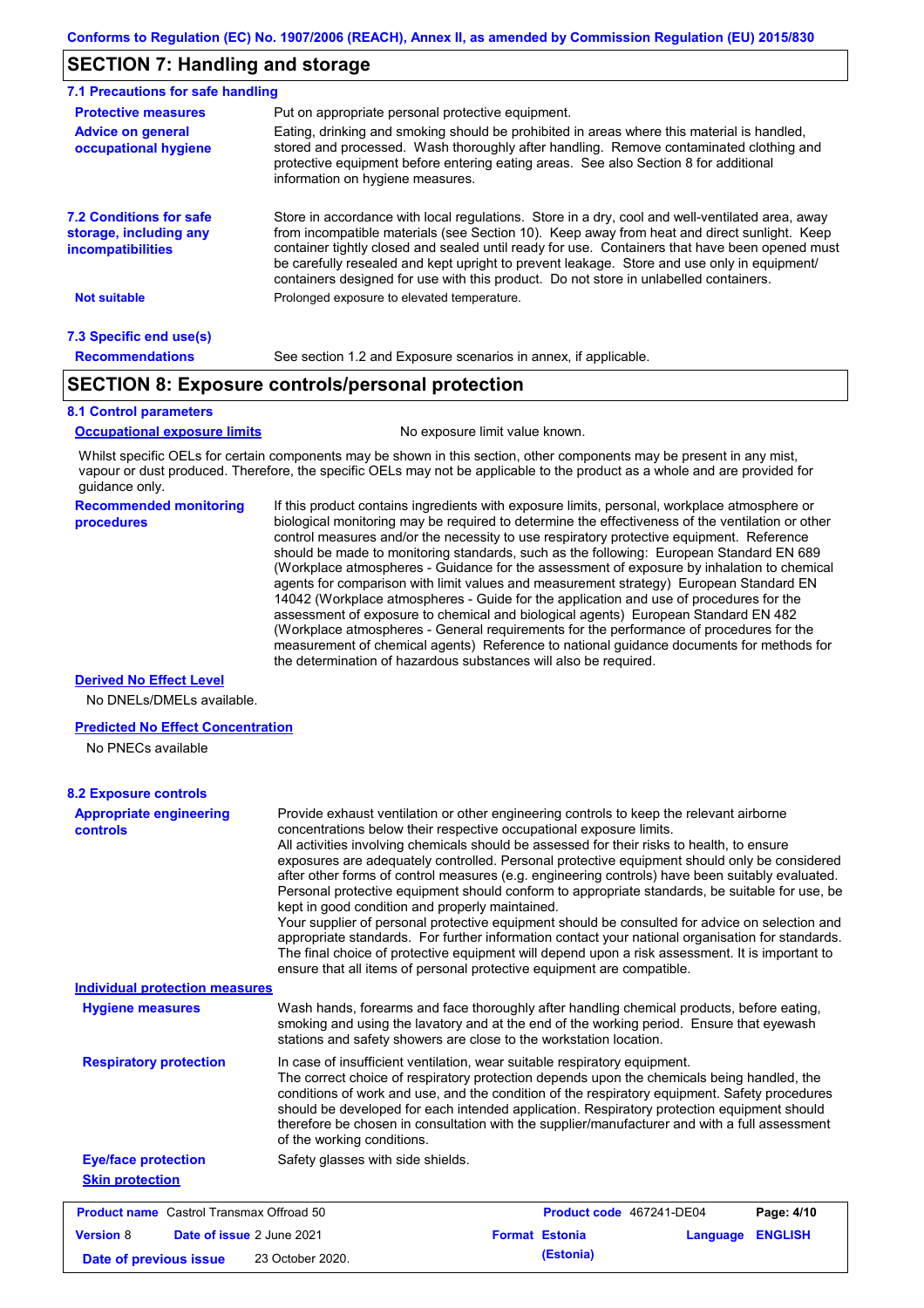# **SECTION 8: Exposure controls/personal protection**

**Hand protection** 

|  | <b>General Information:</b> |
|--|-----------------------------|
|--|-----------------------------|

Because specific work environments and material handling practices vary, safety procedures should be developed for each intended application. The correct choice of protective gloves depends upon the chemicals being handled, and the conditions of work and use. Most gloves provide protection for only a limited time before they must be discarded and replaced (even the best chemically resistant gloves will break down after repeated chemical exposures).

Gloves should be chosen in consultation with the supplier / manufacturer and taking account of a full assessment of the working conditions.

Recommended: Nitrile gloves. **Breakthrough time:**

Breakthrough time data are generated by glove manufacturers under laboratory test conditions and represent how long a glove can be expected to provide effective permeation resistance. It is important when following breakthrough time recommendations that actual workplace conditions are taken into account. Always consult with your glove supplier for up-to-date technical information on breakthrough times for the recommended glove type. Our recommendations on the selection of gloves are as follows:

Continuous contact:

Gloves with a minimum breakthrough time of 240 minutes, or >480 minutes if suitable gloves can be obtained.

If suitable gloves are not available to offer that level of protection, gloves with shorter breakthrough times may be acceptable as long as appropriate glove maintenance and replacement regimes are determined and adhered to.

Short-term / splash protection:

Recommended breakthrough times as above.

It is recognised that for short-term, transient exposures, gloves with shorter breakthrough times may commonly be used. Therefore, appropriate maintenance and replacement regimes must be determined and rigorously followed.

#### **Glove Thickness:**

For general applications, we recommend gloves with a thickness typically greater than 0.35 mm.

It should be emphasised that glove thickness is not necessarily a good predictor of glove resistance to a specific chemical, as the permeation efficiency of the glove will be dependent on the exact composition of the glove material. Therefore, glove selection should also be based on consideration of the task requirements and knowledge of breakthrough times. Glove thickness may also vary depending on the glove manufacturer, the glove type and the glove model. Therefore, the manufacturers' technical data should always be taken into account to ensure selection of the most appropriate glove for the task.

Note: Depending on the activity being conducted, gloves of varying thickness may be required for specific tasks. For example:

 • Thinner gloves (down to 0.1 mm or less) may be required where a high degree of manual dexterity is needed. However, these gloves are only likely to give short duration protection and would normally be just for single use applications, then disposed of.

 • Thicker gloves (up to 3 mm or more) may be required where there is a mechanical (as well as a chemical) risk i.e. where there is abrasion or puncture potential.

**Skin and body**

Use of protective clothing is good industrial practice.

Personal protective equipment for the body should be selected based on the task being performed and the risks involved and should be approved by a specialist before handling this product.

Cotton or polyester/cotton overalls will only provide protection against light superficial contamination that will not soak through to the skin. Overalls should be laundered on a regular basis. When the risk of skin exposure is high (e.g. when cleaning up spillages or if there is a risk of splashing) then chemical resistant aprons and/or impervious chemical suits and boots will be required.

| <b>Product name</b> Castrol Transmax Offroad 50 |  | Product code 467241-DE04         |  | Page: 5/10            |                         |  |
|-------------------------------------------------|--|----------------------------------|--|-----------------------|-------------------------|--|
| <b>Version 8</b>                                |  | <b>Date of issue 2 June 2021</b> |  | <b>Format Estonia</b> | <b>Language ENGLISH</b> |  |
| Date of previous issue                          |  | 23 October 2020.                 |  | (Estonia)             |                         |  |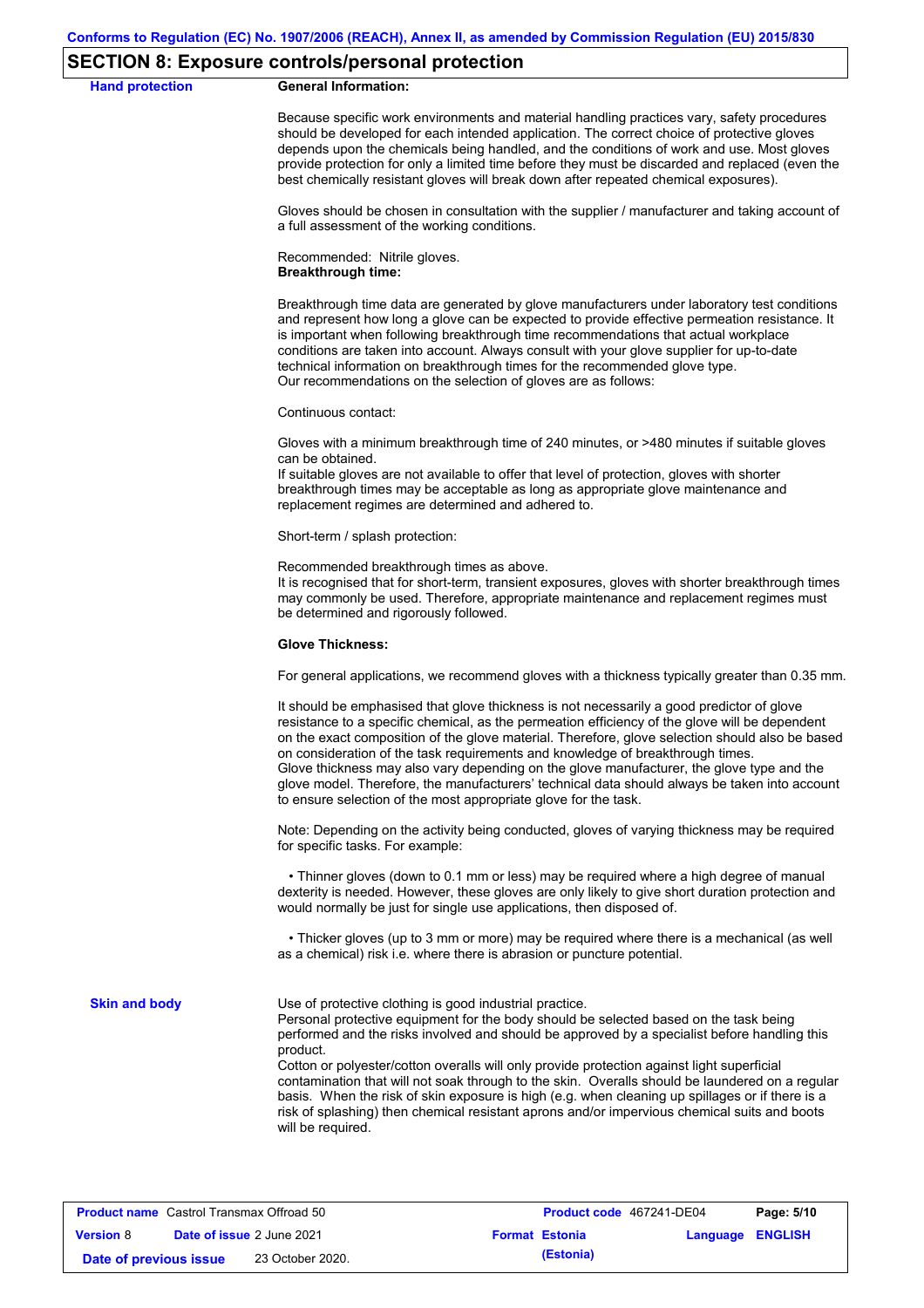# **SECTION 8: Exposure controls/personal protection**

| <b>Refer to standards:</b>                | Respiratory protection: EN 529<br>Gloves: EN 420, EN 374<br>Eye protection: EN 166<br>Filtering half-mask: EN 149<br>Filtering half-mask with valve: EN 405<br>Half-mask: EN 140 plus filter<br>Full-face mask: EN 136 plus filter<br>Particulate filters: EN 143<br>Gas/combined filters: EN 14387                           |
|-------------------------------------------|-------------------------------------------------------------------------------------------------------------------------------------------------------------------------------------------------------------------------------------------------------------------------------------------------------------------------------|
| <b>Environmental exposure</b><br>controls | Emissions from ventilation or work process equipment should be checked to ensure they<br>comply with the requirements of environmental protection legislation. In some cases, fume<br>scrubbers, filters or engineering modifications to the process equipment will be necessary to<br>reduce emissions to acceptable levels. |

# **SECTION 9: Physical and chemical properties**

# **9.1 Information on basic physical and chemical properties**

| <b>Appearance</b>                                      |                                                                                                                                                |
|--------------------------------------------------------|------------------------------------------------------------------------------------------------------------------------------------------------|
| <b>Physical state</b>                                  | Liquid.                                                                                                                                        |
| <b>Colour</b>                                          | Amber                                                                                                                                          |
| <b>Odour</b>                                           | Not available.                                                                                                                                 |
| <b>Odour threshold</b>                                 | Not available.                                                                                                                                 |
| pH                                                     | Mot applicable.                                                                                                                                |
| <b>Melting point/freezing point</b>                    | Not available.                                                                                                                                 |
| <b>Initial boiling point and boiling</b><br>range      | Not available.                                                                                                                                 |
| <b>Pour point</b>                                      | $<$ -12 °C                                                                                                                                     |
| <b>Flash point</b>                                     | Ølosed cup: 215°C (419°F) [Pensky-Martens.]                                                                                                    |
| <b>Evaporation rate</b>                                | Not available.                                                                                                                                 |
| <b>Flammability (solid, gas)</b>                       | Not available.                                                                                                                                 |
| <b>Upper/lower flammability or</b><br>explosive limits | Not available.                                                                                                                                 |
| <b>Vapour pressure</b>                                 | Not available.                                                                                                                                 |
| <b>Vapour density</b>                                  | Not available.                                                                                                                                 |
| <b>Relative density</b>                                | Not available.                                                                                                                                 |
| <b>Density</b>                                         | <1000 kg/m <sup>3</sup> (<1 g/cm <sup>3</sup> ) at 15 <sup>°</sup> C                                                                           |
| <b>Solubility(ies)</b>                                 | insoluble in water.                                                                                                                            |
| <b>Partition coefficient: n-octanol/</b><br>water      | Not available.                                                                                                                                 |
| <b>Auto-ignition temperature</b>                       | Not available.                                                                                                                                 |
| <b>Decomposition temperature</b>                       | Not available.                                                                                                                                 |
| <b>Viscosity</b>                                       | Kinematic: 207 mm <sup>2</sup> /s (207 cSt) at $40^{\circ}$ C<br>Kinematic: 17.5 to 19 mm <sup>2</sup> /s (17.5 to 19 cSt) at 100 $^{\circ}$ C |
| <b>Explosive properties</b>                            | Not available.                                                                                                                                 |
| <b>Oxidising properties</b>                            | Not available.                                                                                                                                 |

### **9.2 Other information**

No additional information.

| <b>SECTION 10: Stability and reactivity</b>     |                                                                                                                                                                         |  |  |  |  |
|-------------------------------------------------|-------------------------------------------------------------------------------------------------------------------------------------------------------------------------|--|--|--|--|
| <b>10.1 Reactivity</b>                          | No specific test data available for this product. Refer to Conditions to avoid and Incompatible<br>materials for additional information.                                |  |  |  |  |
| <b>10.2 Chemical stability</b>                  | The product is stable.                                                                                                                                                  |  |  |  |  |
| 10.3 Possibility of<br>hazardous reactions      | Under normal conditions of storage and use, hazardous reactions will not occur.<br>Under normal conditions of storage and use, hazardous polymerisation will not occur. |  |  |  |  |
| <b>10.4 Conditions to avoid</b>                 | Avoid all possible sources of ignition (spark or flame).                                                                                                                |  |  |  |  |
| 10.5 Incompatible materials                     | Reactive or incompatible with the following materials: oxidising materials.                                                                                             |  |  |  |  |
| <b>Product name</b> Castrol Transmax Offroad 50 | <b>Product code</b> 467241-DE04<br>Page: 6/10                                                                                                                           |  |  |  |  |
| <b>Version 8</b><br>Date of issue 2 June 2021   | <b>Format Estonia</b><br><b>ENGLISH</b><br>Language                                                                                                                     |  |  |  |  |
| Date of previous issue                          | (Estonia)<br>23 October 2020.                                                                                                                                           |  |  |  |  |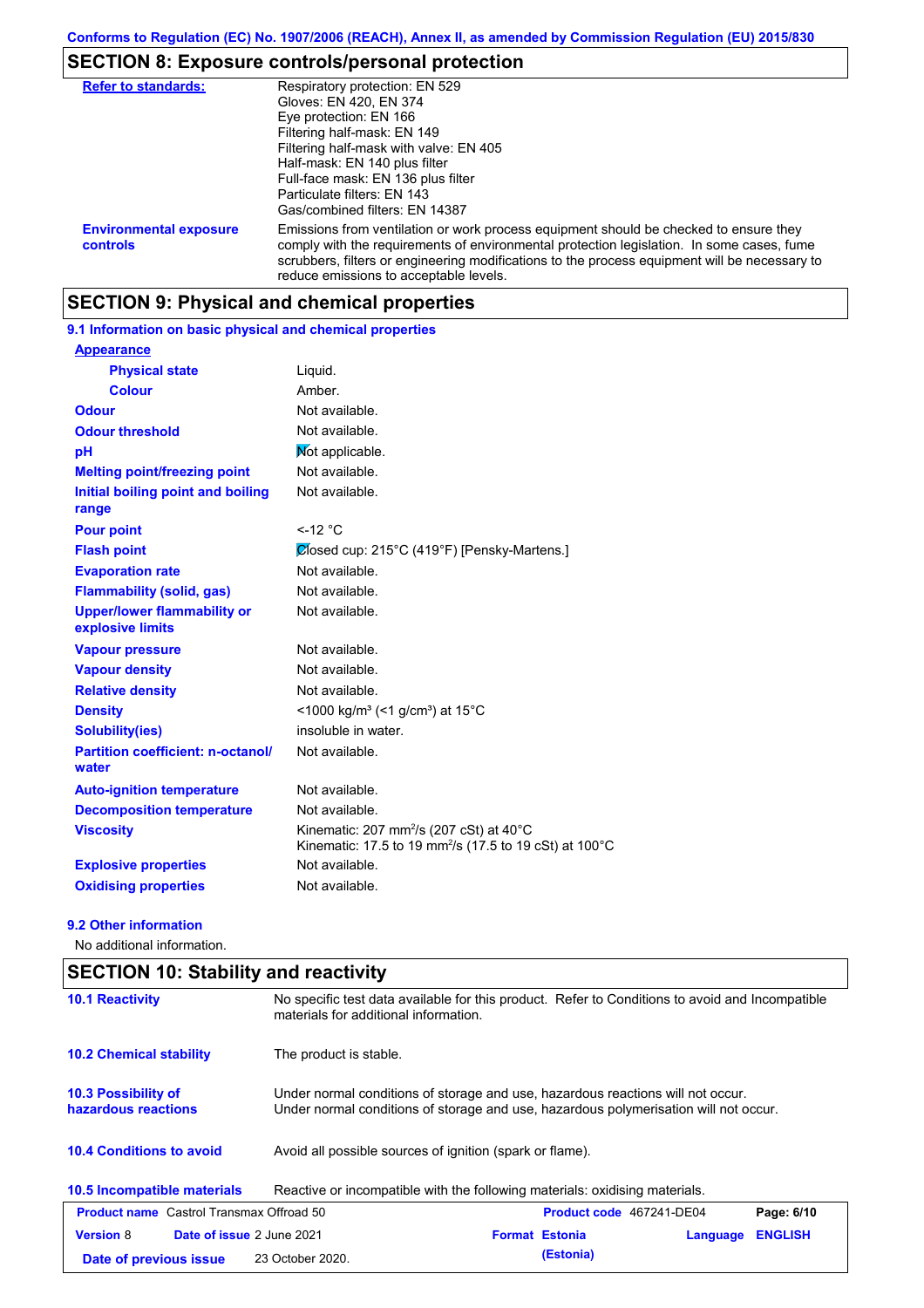# **SECTION 10: Stability and reactivity**

Under normal conditions of storage and use, hazardous decomposition products should not be produced.

**10.6 Hazardous decomposition products**

# **SECTION 11: Toxicological information**

### **11.1 Information on toxicological effects**

### **Acute toxicity estimates**

| <b>Product/ingredient name</b>                                                   |  | Oral (mg/<br>kg) | <b>Dermal</b><br>(mg/kg) | (gases)<br>(ppm) | Inhalation Inhalation Inhalation<br>(vapours)<br>(mg/l) | (dusts)<br>and mists)<br>(mg/l) |
|----------------------------------------------------------------------------------|--|------------------|--------------------------|------------------|---------------------------------------------------------|---------------------------------|
| Zinc bis[O,O-bis(2-ethylhexyl)] bis(dithiophosphate)                             |  | 2500             | N/A                      | N/A              | N/A                                                     | N/A                             |
| Routes of entry anticipated: Dermal, Inhalation.<br><b>Information on likely</b> |  |                  |                          |                  |                                                         |                                 |

### **routes of exposure**

| <b>Potential acute health effects</b> |  |  |  |
|---------------------------------------|--|--|--|
|                                       |  |  |  |

| <b>Inhalation</b>                       | Vapour inhalation under ambient conditions is not normally a problem due to low vapour<br>pressure.                         |
|-----------------------------------------|-----------------------------------------------------------------------------------------------------------------------------|
| <b>Ingestion</b>                        | No known significant effects or critical hazards.                                                                           |
| <b>Skin contact</b>                     | Defatting to the skin. May cause skin dryness and irritation.                                                               |
| <b>Eye contact</b>                      | Not classified as an eye irritant. Based on data available for this or related materials.                                   |
|                                         | Symptoms related to the physical, chemical and toxicological characteristics                                                |
| <b>Inhalation</b>                       | May be harmful by inhalation if exposure to vapour, mists or fumes resulting from thermal<br>decomposition products occurs. |
| <b>Ingestion</b>                        | No specific data.                                                                                                           |
| <b>Skin contact</b>                     | Adverse symptoms may include the following:<br>irritation<br>dryness<br>cracking                                            |
| <b>Eye contact</b>                      | No specific data.                                                                                                           |
|                                         | Delayed and immediate effects as well as chronic effects from short and long-term exposure                                  |
| <b>Inhalation</b>                       | Overexposure to the inhalation of airborne droplets or aerosols may cause irritation of the<br>respiratory tract.           |
| <b>Ingestion</b>                        | Ingestion of large quantities may cause nausea and diarrhoea.                                                               |
| <b>Skin contact</b>                     | Prolonged or repeated contact can defat the skin and lead to irritation and/or dermatitis.                                  |
| <b>Eye contact</b>                      | Potential risk of transient stinging or redness if accidental eye contact occurs.                                           |
| <b>Potential chronic health effects</b> |                                                                                                                             |
| <b>General</b>                          | No known significant effects or critical hazards.                                                                           |
| <b>Carcinogenicity</b>                  | No known significant effects or critical hazards.                                                                           |
| <b>Mutagenicity</b>                     | No known significant effects or critical hazards.                                                                           |
| <b>Developmental effects</b>            | No known significant effects or critical hazards.                                                                           |
| <b>Fertility effects</b>                | No known significant effects or critical hazards.                                                                           |

# **SECTION 12: Ecological information**

**12.1 Toxicity**

**Environmental hazards** Not classified as dangerous

# **12.2 Persistence and degradability**

Expected to be biodegradable.

### **12.3 Bioaccumulative potential**

This product is not expected to bioaccumulate through food chains in the environment.

## **12.4 Mobility in soil**

**Mobility** Spillages may penetrate the soil causing ground water contamination. **Soil/water partition coefficient (KOC)** Not available.

| <b>Product name</b> Castrol Transmax Offroad 50 |  | <b>Product code</b> 467241-DE04  |  | Page: 7/10            |                         |  |
|-------------------------------------------------|--|----------------------------------|--|-----------------------|-------------------------|--|
| <b>Version 8</b>                                |  | <b>Date of issue 2 June 2021</b> |  | <b>Format Estonia</b> | <b>Language ENGLISH</b> |  |
| Date of previous issue                          |  | 23 October 2020.                 |  | (Estonia)             |                         |  |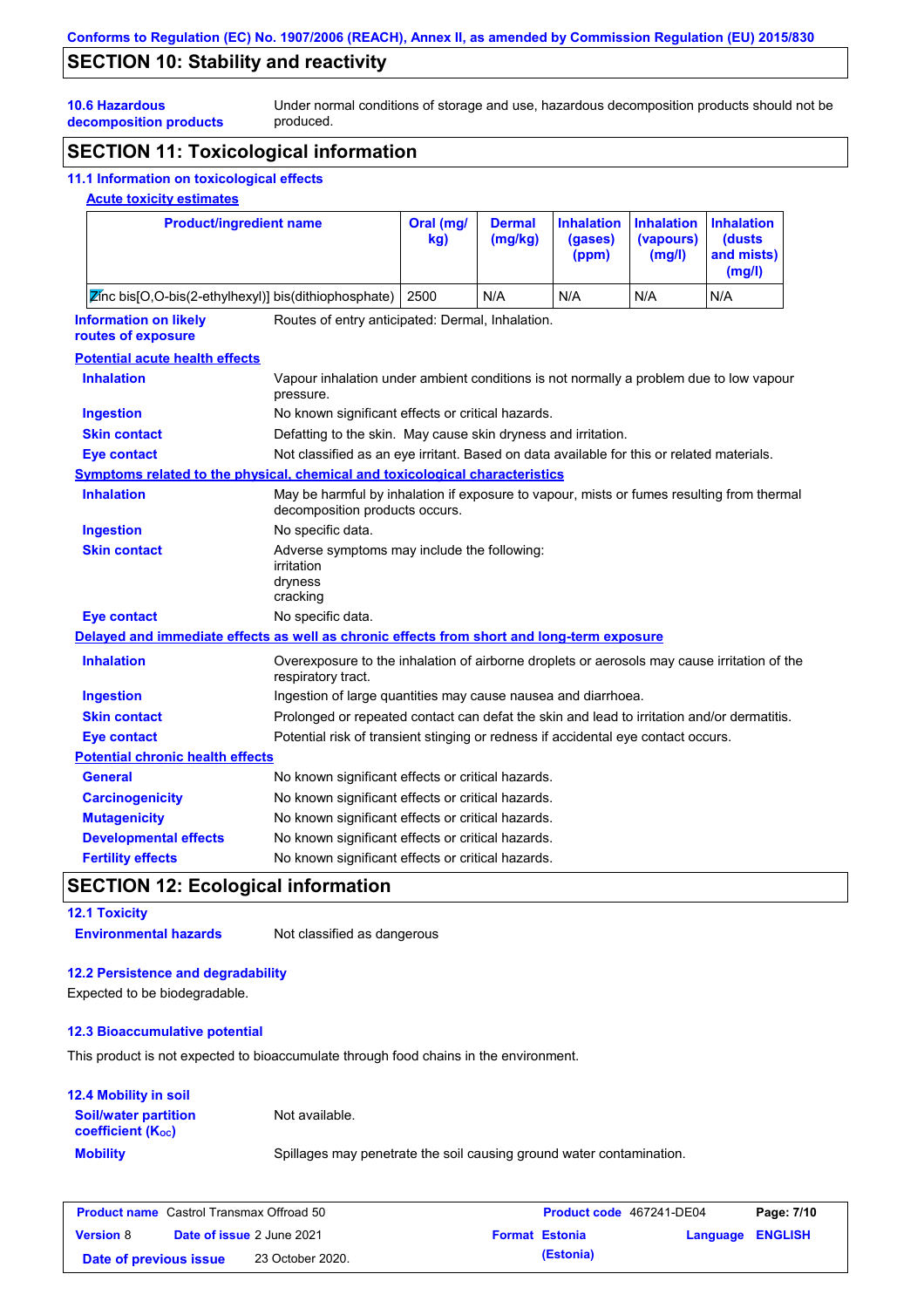| Conforms to Regulation (EC) No. 1907/2006 (REACH), Annex II, as amended by Commission Regulation (EU) 2015/830 |  |
|----------------------------------------------------------------------------------------------------------------|--|
|----------------------------------------------------------------------------------------------------------------|--|

# **SECTION 12: Ecological information**

**12.5 Results of PBT and vPvB assessment**

Product does not meet the criteria for PBT or vPvB according to Regulation (EC) No. 1907/2006, Annex XIII.

### **12.6 Other adverse effects**

**Other ecological information**

Spills may form a film on water surfaces causing physical damage to organisms. Oxygen transfer could also be impaired.

# **SECTION 13: Disposal considerations**

## **European waste catalogue (EWC) Hazardous waste** Yes. Where possible, arrange for product to be recycled. Dispose of via an authorised person/ licensed waste disposal contractor in accordance with local regulations. **Methods of disposal 13.1 Waste treatment methods Product Waste code Waste designation** 13 02 05\* mineral-based non-chlorinated engine, gear and lubricating oils

However, deviation from the intended use and/or the presence of any potential contaminants may require an alternative waste disposal code to be assigned by the end user.

### **Packaging**

| <b>Methods of disposal</b> | Where possible, arrange for product to be recycled. Dispose of via an authorised person/<br>licensed waste disposal contractor in accordance with local regulations.                                                                    |
|----------------------------|-----------------------------------------------------------------------------------------------------------------------------------------------------------------------------------------------------------------------------------------|
| <b>Special precautions</b> | This material and its container must be disposed of in a safe way. Empty containers or liners<br>may retain some product residues. Avoid dispersal of spilt material and runoff and contact with<br>soil, waterways, drains and sewers. |
| <b>References</b>          | Commission 2014/955/EU<br>Directive 2008/98/EC                                                                                                                                                                                          |

# **SECTION 14: Transport information**

|                                           | <b>ADR/RID</b> | <b>ADN</b>     | <b>IMDG</b>    | <b>IATA</b>    |
|-------------------------------------------|----------------|----------------|----------------|----------------|
| 14.1 UN number                            | Not regulated. | Not regulated. | Not regulated. | Not regulated. |
| 14.2 UN proper<br>shipping name           |                |                | -              |                |
| <b>14.3 Transport</b><br>hazard class(es) |                |                | ۰              |                |
| <b>14.4 Packing</b><br>group              |                |                | -              |                |
| 14.5<br><b>Environmental</b><br>hazards   | No.            | No.            | No.            | No.            |
| <b>Additional</b><br><b>information</b>   |                |                |                |                |

**14.6 Special precautions for user** Not available.

**14.7 Transport in bulk according to IMO instruments**

Not available.

**Product name** Castrol Transmax Offroad 50 **Version** 8 **Date of previous issue (Estonia)** 23 October 2020.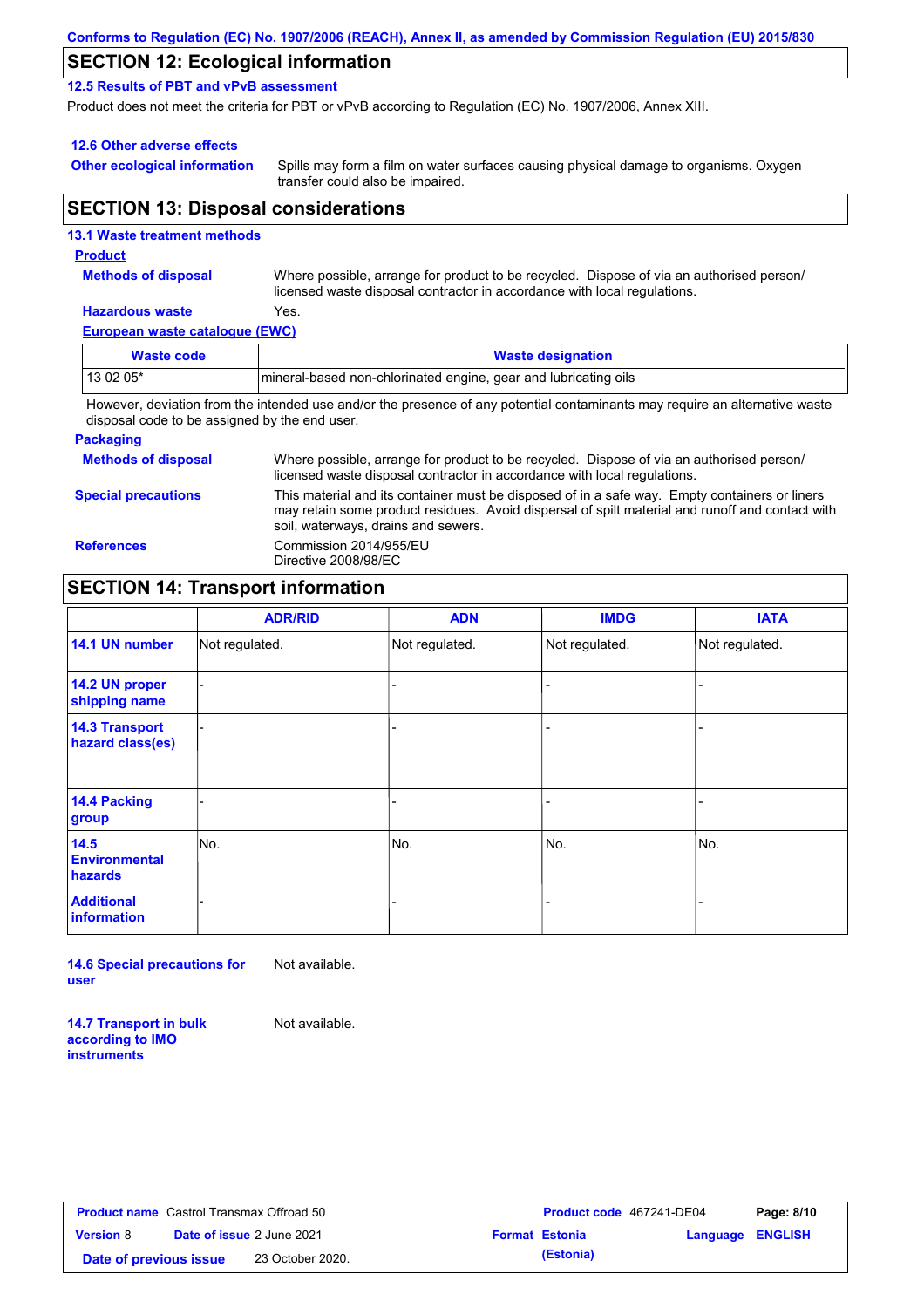# **SECTION 15: Regulatory information**

|                                                                                                                                                          | 15.1 Safety, health and environmental regulations/legislation specific for the substance or mixture                            |
|----------------------------------------------------------------------------------------------------------------------------------------------------------|--------------------------------------------------------------------------------------------------------------------------------|
| EU Regulation (EC) No. 1907/2006 (REACH)                                                                                                                 |                                                                                                                                |
| <b>Annex XIV - List of substances subject to authorisation</b>                                                                                           |                                                                                                                                |
| <b>Annex XIV</b>                                                                                                                                         |                                                                                                                                |
| None of the components are listed.                                                                                                                       |                                                                                                                                |
| <b>Substances of very high concern</b>                                                                                                                   |                                                                                                                                |
| None of the components are listed.                                                                                                                       |                                                                                                                                |
| EU Regulation (EC) No. 1907/2006 (REACH)                                                                                                                 |                                                                                                                                |
| <b>Annex XVII - Restrictions</b><br>on the manufacture,<br>placing on the market<br>and use of certain<br>dangerous substances,<br>mixtures and articles | Not applicable.                                                                                                                |
| <b>Other regulations</b>                                                                                                                                 |                                                                                                                                |
| <b>REACH Status</b>                                                                                                                                      | The company, as identified in Section 1, sells this product in the EU in compliance with the<br>current requirements of REACH. |
| <b>United States inventory</b><br>(TSCA 8b)                                                                                                              | All components are active or exempted.                                                                                         |
| <b>Australia inventory (AICS)</b>                                                                                                                        | All components are listed or exempted.                                                                                         |
| <b>Canada inventory</b>                                                                                                                                  | All components are listed or exempted.                                                                                         |
| <b>China inventory (IECSC)</b>                                                                                                                           | At least one component is not listed.                                                                                          |
| <b>Japan inventory (ENCS)</b>                                                                                                                            | All components are listed or exempted.                                                                                         |
| <b>Korea inventory (KECI)</b>                                                                                                                            | All components are listed or exempted.                                                                                         |
| <b>Philippines inventory</b><br>(PICCS)                                                                                                                  | All components are listed or exempted.                                                                                         |
| <b>Taiwan Chemical</b><br><b>Substances Inventory</b><br>(TCSI)                                                                                          | All components are listed or exempted.                                                                                         |
| Ozone depleting substances (1005/2009/EU)                                                                                                                |                                                                                                                                |
| Not listed.                                                                                                                                              |                                                                                                                                |
| Prior Informed Consent (PIC) (649/2012/EU)                                                                                                               |                                                                                                                                |
| Not listed.                                                                                                                                              |                                                                                                                                |
| <b>EU - Water framework directive - Priority substances</b>                                                                                              |                                                                                                                                |
| None of the components are listed.                                                                                                                       |                                                                                                                                |
| <b>Seveso Directive</b>                                                                                                                                  |                                                                                                                                |
| The boundary of the second constraint and second contracts $\bigcap_{i=1}^n\mathbb{R}^{n_i}$ . $\bigcap_{i=1}^n\mathbb{R}^{n_i}$                         |                                                                                                                                |

This product is not controlled under the Seveso Directive.

| <b>15.2 Chemical safety</b> | A Chemical Safety Assessment has been carried out for one or more of the substances within  |
|-----------------------------|---------------------------------------------------------------------------------------------|
| assessment                  | this mixture. A Chemical Safety Assessment has not been carried out for the mixture itself. |

# **SECTION 16: Other information**

| <b>Abbreviations and acronyms</b>               | Inland Waterway                                                       | ADN = European Provisions concerning the International Carriage of Dangerous Goods by    |            |
|-------------------------------------------------|-----------------------------------------------------------------------|------------------------------------------------------------------------------------------|------------|
|                                                 | Road                                                                  | ADR = The European Agreement concerning the International Carriage of Dangerous Goods by |            |
|                                                 | ATE = Acute Toxicity Estimate                                         |                                                                                          |            |
|                                                 | BCF = Bioconcentration Factor<br>CAS = Chemical Abstracts Service     |                                                                                          |            |
|                                                 | CSA = Chemical Safety Assessment                                      | CLP = Classification, Labelling and Packaging Regulation [Regulation (EC) No. 1272/2008] |            |
|                                                 | CSR = Chemical Safety Report                                          |                                                                                          |            |
|                                                 | DMEL = Derived Minimal Effect Level<br>DNEL = Derived No Effect Level |                                                                                          |            |
|                                                 | ES = Exposure Scenario                                                | EINECS = European Inventory of Existing Commercial chemical Substances                   |            |
|                                                 | EUH statement = CLP-specific Hazard statement                         |                                                                                          |            |
|                                                 | EWC = European Waste Catalogue                                        | GHS = Globally Harmonized System of Classification and Labelling of Chemicals            |            |
| <b>Product name</b> Castrol Transmax Offroad 50 |                                                                       | <b>Product code</b> 467241-DE04                                                          | Page: 9/10 |

| <b>Product name</b> Castrol Hansmax Officad 50 |                                  |                       | <b>Product code</b> 40/241-DE04 | Page: 9/10 |
|------------------------------------------------|----------------------------------|-----------------------|---------------------------------|------------|
| <b>Version 8</b>                               | <b>Date of issue 2 June 2021</b> | <b>Format Estonia</b> | Language ENGLISH                |            |
| Date of previous issue                         | 23 October 2020.                 | (Estonia)             |                                 |            |